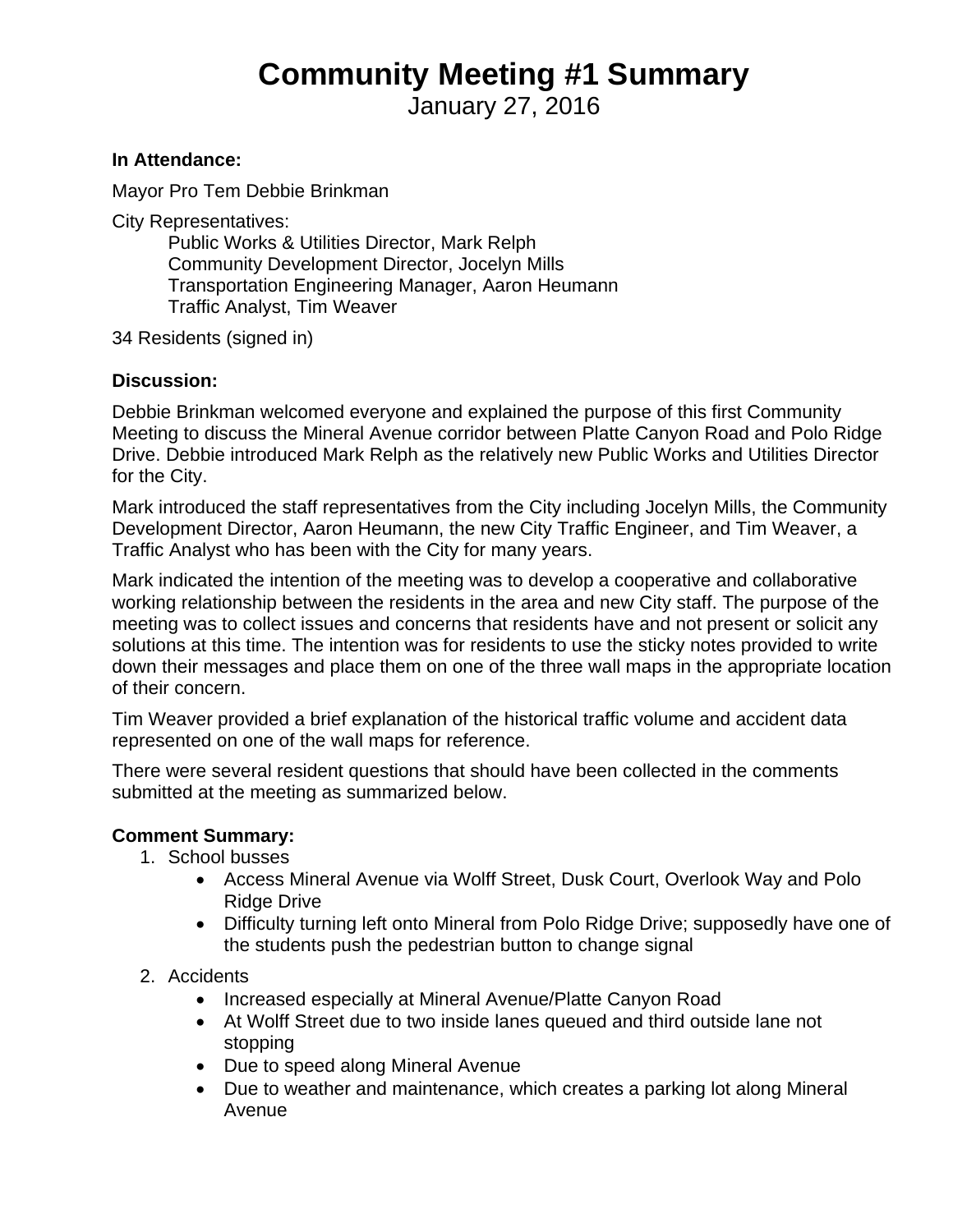Community Meeting #1 Summary January 27, 2016 Page 2

- Consider severity and safety risk at intersection and not just volume and frequency
- Restrict Mineral Avenue/Platte Canyon Road left turn movements to protected only
- 3. Side street access
	- Left turns difficult onto Mineral Avenue at Wolff Street(both sides), Utica Drive, Dusk Court/Overlook Way and Polo Ridge Drive (both sides) and Platte Canyon Road at Polo Club Drive
	- Left turns dangerous due to speed of vehicles on Mineral Avenue
	- Require right turn onto Mineral Avenue and U-turn to head eastbound in morning
	- Right turns onto Mineral Avenue also difficult
- 4. Mineral Avenue left turns
	- Dangerous when two inside lanes are queued and third outside lane not stopped
	- Eastbound cannot enter Meadowbrook during evening rush hour
	- Difficult to see around westbound left when eastbound turning at Wolff Street
	- Difficult to turn into Overlook Way
- 5. U-turns
	- Used as means to exit Meadowbrook in morning to go eastbound
	- Not safe as means to travel east on Mineral Avenue
	- The Mineral Avenue eastbound restriction at Wolff Street has resulted in turning into Meadowbrook and U-turning at Hinsdale Court
	- Meadows at Platte Valley westbound traffic use eastbound Mineral Avenue and U-turn at Overlook Way or Polo Ridge Drive
- 6. Traffic signal control
	- Promised by The Meadows at Platte Valley developer; put in signal
	- Change Polo Ridge Drive to full signal
	- Coordinate timing between Platte Canyon Road and Polo Ridge Drive
- 7. North side trail
	- Bikes need to yield to cars
	- Dangerous trying to pull out from Wolff Street, Dusk Court and Polo Ridge Drive with pedestrians and bicycles along trail
- 8. Land use
	- Additional multi-family planned to the south along Platte Canyon Road that will increase traffic on Mineral Avenue even more
	- Ensor property development will impact Mineral Avenue traffic
- 9. Lighting
	- Seems inadequate at locations along corridor
	- The commercial businesses in Meadows at Platte Valley leave their lights on all night
- 10. Sight distance
	- Difficult to see speeding vehicles on Mineral Avenue at Polo Ridge Drive access